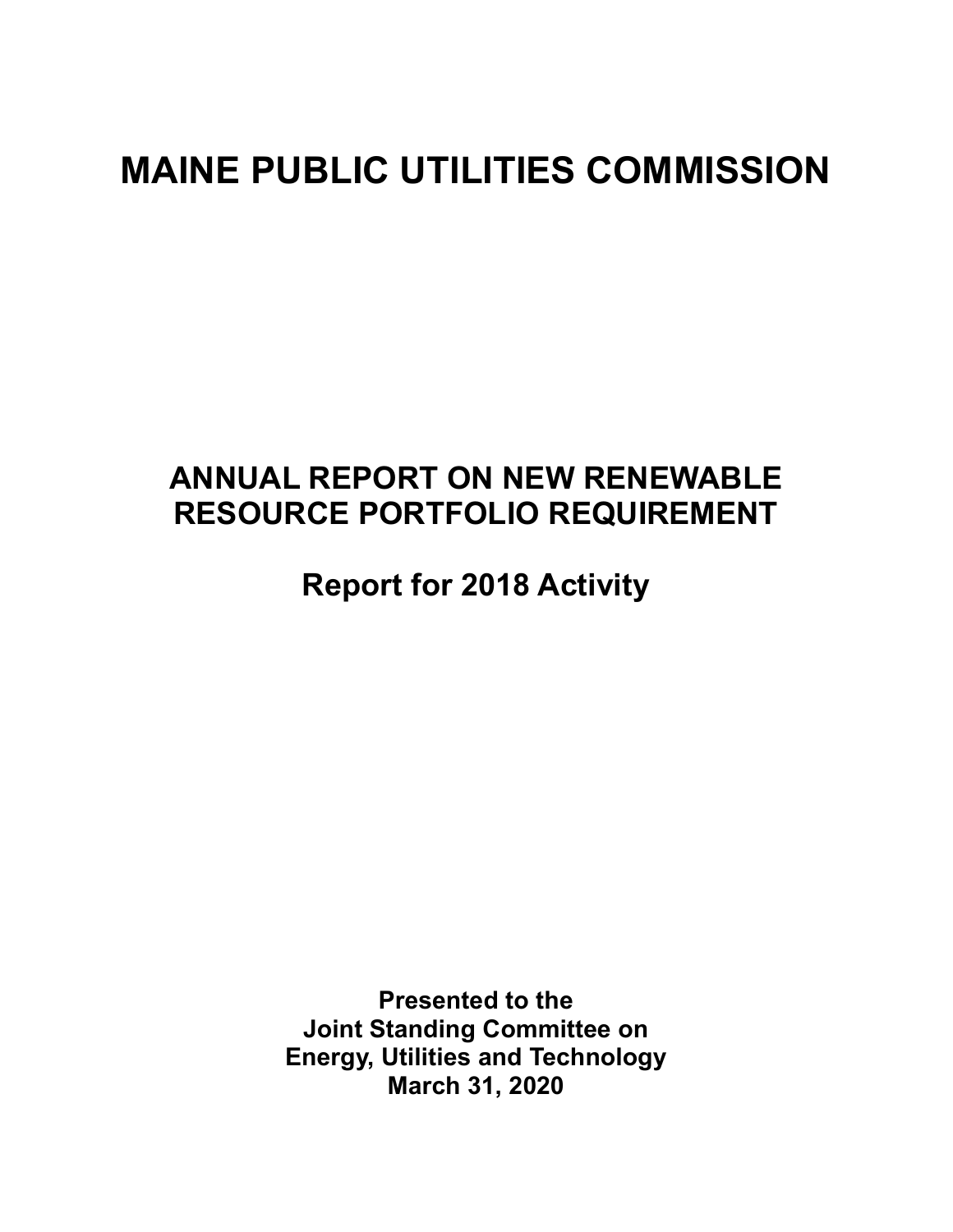## TABLE OF CONTENTS

| I.  |           |                                                                       |  |  |  |
|-----|-----------|-----------------------------------------------------------------------|--|--|--|
| П.  |           |                                                                       |  |  |  |
|     | А.        | New Renewable Resource Portfolio Requirement (Class I) 3              |  |  |  |
|     | <b>B.</b> |                                                                       |  |  |  |
|     | C.        | Maine's Eligible Resource Portfolio Requirement (Class II)5           |  |  |  |
|     | D.        |                                                                       |  |  |  |
| Ш.  |           |                                                                       |  |  |  |
|     | А.        |                                                                       |  |  |  |
|     | <b>B.</b> |                                                                       |  |  |  |
|     | C.        | New Renewable Portfolio Requirement (Class I); Resources and Cost     |  |  |  |
|     | D.        | Eligible Resource Portfolio Requirement (Class II); Resource and Cost |  |  |  |
|     | Ε.        |                                                                       |  |  |  |
|     | F.        |                                                                       |  |  |  |
| IV. |           |                                                                       |  |  |  |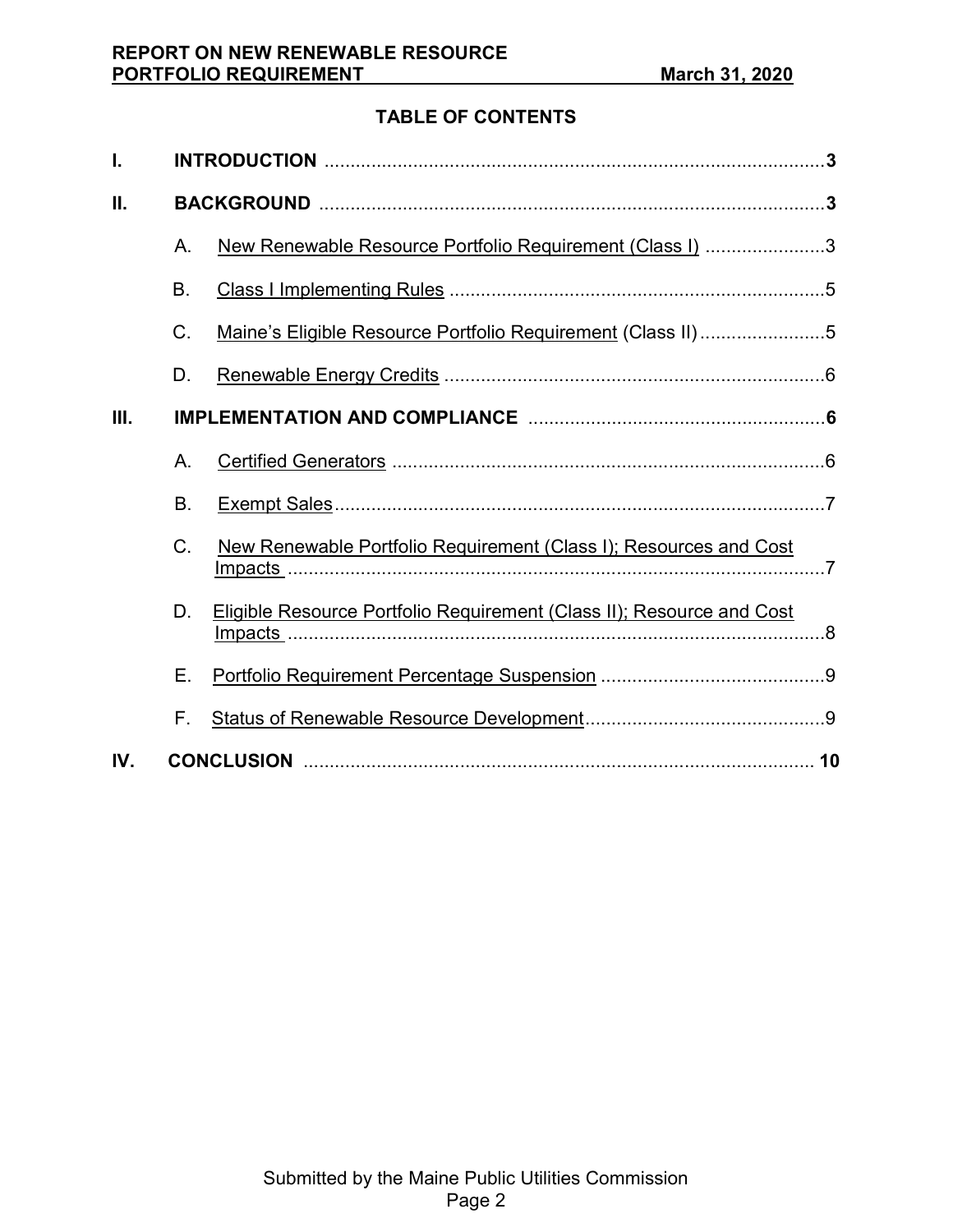#### I. INTRODUCTION

During its 2007 session, the Legislature enacted an Act to Stimulate Demand for Renewable Energy (Act).<sup>1</sup> The Act added a mandate that specified percentages of electricity that supply Maine's consumers come from "new" renewable resources. Generally, new renewable resources are renewable facilities that have an in-service date, resumed operation or were refurbished after September 1, 2005. The percentage requirement began at one percent in 2008 and increases in annual one percentage point increments to ten percent in 2017 and remains at ten percent thereafter, unless the Commission suspends the requirement pursuant to the provisions of the Act.<sup>2</sup>

The Act contains an annual reporting requirement on the status of Class I renewable resource development and compliance with the portfolio requirement. The reporting provision specifies:

Annual Reports. No later than March 31, 2008 and annually thereafter, the Commission shall submit a report regarding the status of new renewable capacity resources in the State and New England, and compliance with the portfolio requirement required by this section to the joint standing committee of the Legislature having jurisdiction over utilities and energy matters. The report shall include, but is not limited to, a description of new renewable capacity resources available to meet the portfolio requirement required by this section, documentation of the loss of any existing renewable generation capacity in the State, the status of implementation of the new renewable resources portfolio requirement, including any suspensions pursuant to subsection D, and recommendations to stimulate investment in new renewable resources.

The Commission hereby submits its report to the Energy, Utilities and Technology Committee to describe the status of Maine's new renewable resource portfolio requirement. The Commission notes that this report is based on the most recently filed Competitive Electricity Provider (CEP) annual compliance reports, which were filed in July 2019 for calendar year 2018. Therefore, this report generally presents information on implementation and compliance with the portfolio requirement for calendar year 2018.

## II. BACKGROUND

 $\overline{a}$ 

#### A. New Renewable Resource Portfolio Requirement (Class I)

<sup>1</sup> P.L. 2007, ch. 403 (codified at 35-A M.R.S. § 3210(3-A)).

<sup>2</sup> Legislation enacted last year, P.L. 2019, ch. 477, increases Maine's Renewable Portfolio Standard to 80% by 2030 and 100% by 2050. That law requires a market assessment study report to the Legislature by January 31, 2021, as well as a report regarding the status of contracts for Class IA resources by March 31, 2023. This Report covers activity occurring prior to the implementation of P.L. 2019, ch. 477.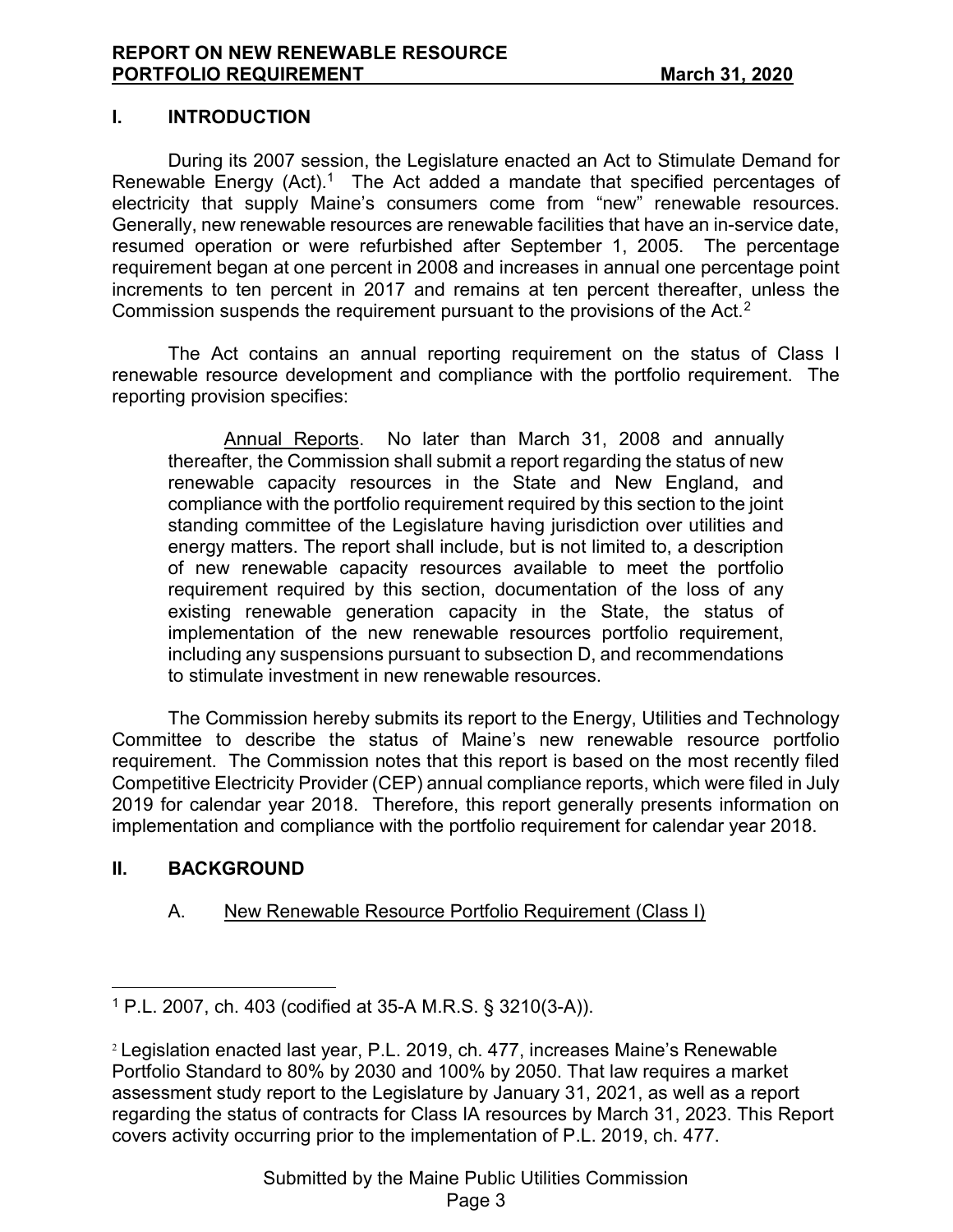As stated above, the new renewable resource portfolio requirement, referred to as Class  $I<sup>3</sup>$  requires that specified percentages of electricity that supply Maine's consumers come from "new" renewable resources.<sup>4</sup> The percentage requirement began at one percent in 2008 and increases in annual one percentage point increments to ten percent in 2017 and remains at ten percent thereafter. The Act specifies the resource type, capacity limit and the vintage requirements for the new renewable resource requirement. As specified in the Act, a new renewable resource used to satisfy the Class I portfolio requirement must be of the following types:

**fuel cells:** 

 $\overline{a}$ 

- $\blacksquare$  tidal power;
- solar arrays and installations;
- wind power installations;
- **qeothermal installations;**
- **•** hydroelectric generators that meet all state and federal fish passage requirement; or
- biomass generators, including generators fueled by landfill gas.

 In addition, except for wind power installations, the generating resource must not have a nameplate capacity that exceeds 100 MW. Moreover, the resource must satisfy one of four vintage requirements. These are:

- 1) Renewable capacity with an in-service date after September 1, 2005;
- 2) Renewable capacity that has been added to an existing facility after September 1, 2005;
- 3) Renewable capacity that has not operated for two years or was not recognized as a capacity resource by the New England Independent System Operator (ISO-NE) or the Northern Maine Independent System Administrator (NMISA) and has resumed operation or has been recognized by the ISO-NE or NMISA after September 1, 2005; and
- 4) Renewable capacity that has been refurbished after September 1, 2005 and is operating beyond its useful life or employing an alternate technology that significantly increases the efficiency of the generation process.

 $3$  The "new" renewable resource requirement was designated as Class I in the Commission's implementing rules (Chapter 311) because the requirement is similar to portfolio requirements in other New England states that are referred to as "Class I." Maine's pre-existing "eligible" resource portfolio requirement is designated as Class II.

 $4$  Contracts or standard offer arrangements that pre-date the effective date of the Act, 35-A M.R.S. § 3210(3-A)(D), and sales to qualified Pine Tree Development Zone businesses, 35-A M.R.S. § 3210-B(4), are exempt from the portfolio requirement.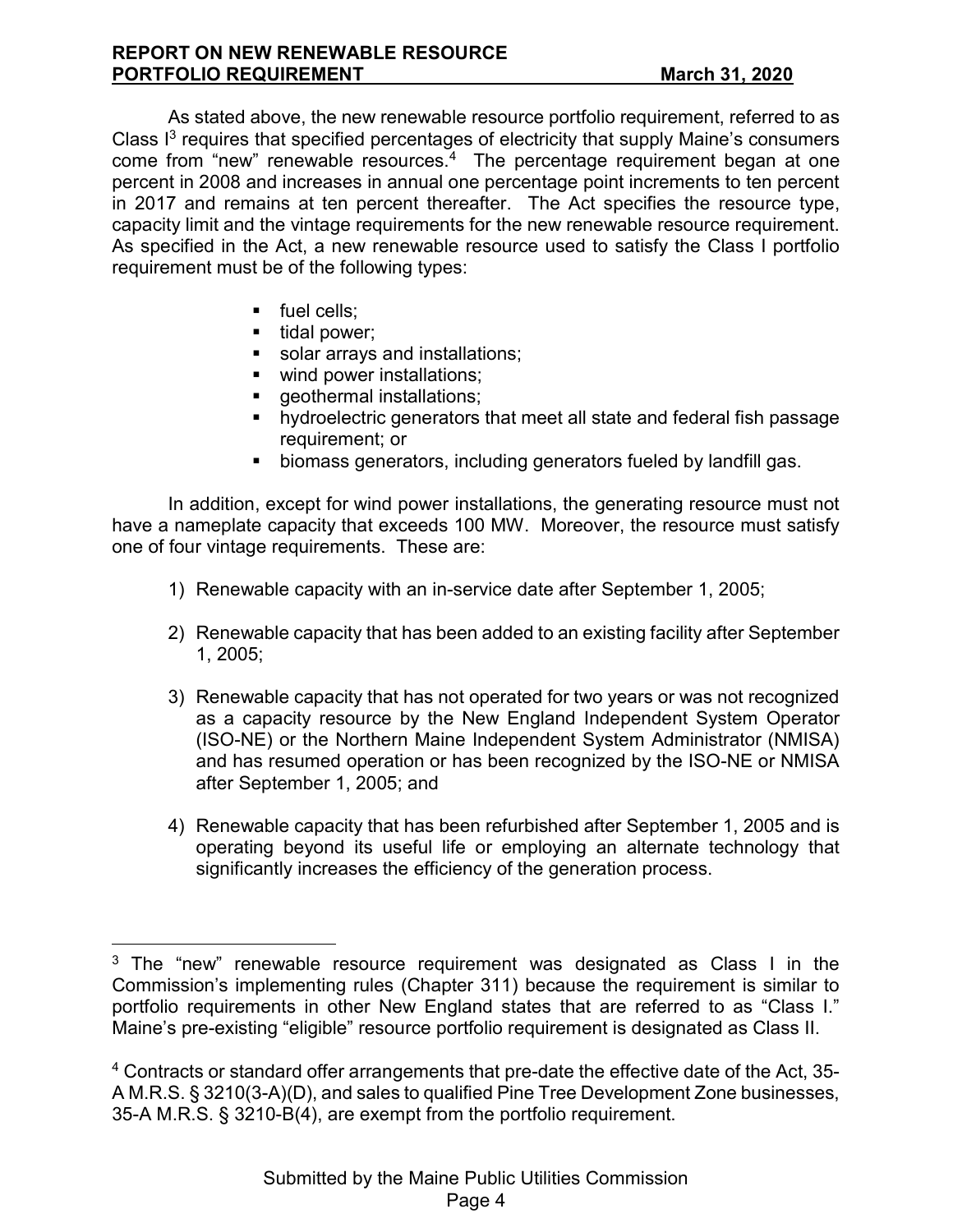#### REPORT ON NEW RENEWABLE RESOURCE PORTFOLIO REQUIREMENT March 31, 2020

The Act also includes an "alternative compliance mechanism" (ACM) that allows suppliers to pay specified amounts into the Energy Efficiency and Renewable Resource Fund<sup>5</sup> in lieu of compliance with the new renewable resource portfolio requirement, and states that the Commission shall set the alternative compliance payment rate in its implementing rules. In addition, the Act allows the Commission to suspend scheduled percentage increases in the portfolio requirement if it finds that investment in new renewable resources has not been sufficient for suppliers to satisfy the requirement, the requirement has burdened electricity customers without providing the benefits from new renewable resources or that there has been an over reliance on the ACM.

## B. Class I Implementing Rules

As required by the Act, the Commission modified its portfolio requirement rule (Chapter 311) to implement the "new" renewable resource requirement. $6$  The implementing rules establish a certification process that requires generators to pre-certify facilities as a new renewable resource under the requirements of the rule and provide for a Commission determination of resource eligibility on a case-by-case basis.<sup>7</sup> The rule also specifies that the Commission may revoke a certification if there is a material change in circumstance that renders the generation facility ineligible as a new renewable resource. Under the rules, a generator does not have to be located in Maine to be eligible as long as its power is used to serve load in New England.

As required by the Act, the rules establish an ACM that allows suppliers to make a payment in lieu of compliance with the new renewable resource portfolio requirement.<sup>8</sup> The rule established a base alternative compliance payment rate of \$57.12 per megawatthour (MWh) that is adjusted annually based on the Consumer Price Index. The alternative compliance payment rate in 2018 was \$68.87 per MWh.

Finally, the implementing rules allow suppliers to satisfy or "cure" a compliance deficiency in one calendar year during the following calendar year. This cure provision only applies if the supplier has satisfied at least two-thirds of its calendar year requirement. In addition, a supplier may "bank" any excess renewable credits in a calendar year for use in the next calendar year. However, a supplier may not use banked credits to satisfy more than one-third of the requirement in any year. $^9$ 

 $\overline{a}$ 

<sup>&</sup>lt;sup>5</sup> The Energy Efficiency and Renewable Resource Fund was established to fund research, development and demonstration projects related to energy technologies. 35-A M.R.S. § 10121.

<sup>&</sup>lt;sup>6</sup> Order Adopting Rule and Statement of Factual and Policy Basis, Docket No. 2007-391 (Oct. 22, 2007).

<sup>7</sup> Chapter 311, § 3(B)(4).

 $8$  Chapter 311, § 3(C).

 $9$  Chapter 311, § 7(A) and (B).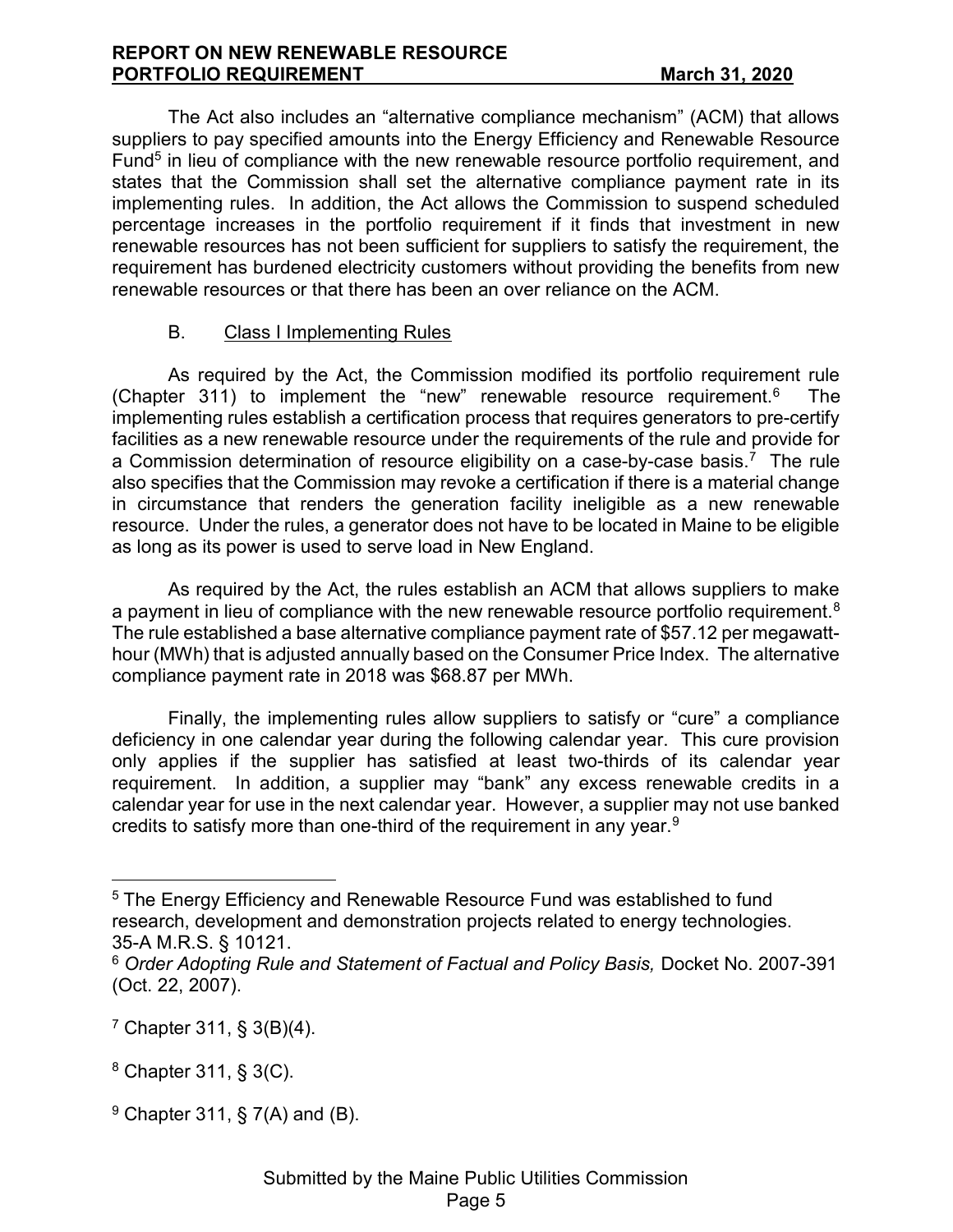## C. Maine's Eligible Resource Portfolio Requirement (Class II)

 Maine's original restructuring legislation, which became effective in March 2000, included a 30% eligible resource portfolio requirement.<sup>10</sup> The eligible resource portfolio requirement, now referred to as Class II, mandated that each retail competitive electricity supplier meet at least 30% of its retail load in Maine from "eligible resources." Eligible resources are defined in statute as either renewable resources or efficient resources. Renewable resources are defined in statute as fuel cells, tidal power, solar arrays, wind power, geothermal installations, hydroelectric generators, biomass generators, and municipal solid waste facilities. Renewable resources may not exceed a production capacity of 100 megawatts. "Efficient" resources are cogeneration facilities that were constructed prior to 1997, meet a statutory efficient standard and may be fueled by fossil fuels.

## D. Renewable Energy Credits

Most of the compliance with Maine's portfolio requirements occurs through the purchase of renewable energy credits (RECs). The New England Power Pool (NEPOOL) has established a REC trading and tracking mechanism referred to as the Generation Information System (GIS). This system allows for the trading of the renewable attribute of a MWh separately from the energy value of the MWh. The GIS serves to significantly simplify compliance by suppliers and verification by regulatory commissions and avoids double counting. Consistent with statutory direction,  $11$  the Commission requires suppliers in the ISO-NE to verify compliance with the portfolio requirement through the GIS. In Docket No. 2017-00050, the Northern Maine System Administrator (NMISA) requested and was granted to use a tracking and verification system in northern Maine (Docket No. 2017-00050).

## III. IMPLEMENTATION AND COMPLIANCE

## A. Certified Generators

The implementing rules require generation facilities to be certified by the Commission as a Class I new renewable resource before such facilities can be used to satisfy Maine's new renewable resource portfolio requirement. However, not all of the facilities that have been certified are in-service and many of the facilities are also eligible for portfolio requirements in other New England states.<sup>12</sup> Presently, there are over 188 certified facilities, with a total capacity of approximately 2,883 MW.

<sup>11</sup> The portfolio requirement statute states that the Commission shall allow competitive providers to satisfy the portfolio requirements through the use of RECs if it determines that a reliable system of electrical attribute trading exists. 35-A M.R.S.§ 3210(8). The Commission has determined that the GIS is such a reliable system.

<sup>12</sup> Information on the RPS Class I Renewable Resource Applications can be found at http://www.maine.gov/mpuc/electricity/rps-class-I-list.shtml

 $\overline{a}$  $10$  35-A M.R.S. § 3210(3).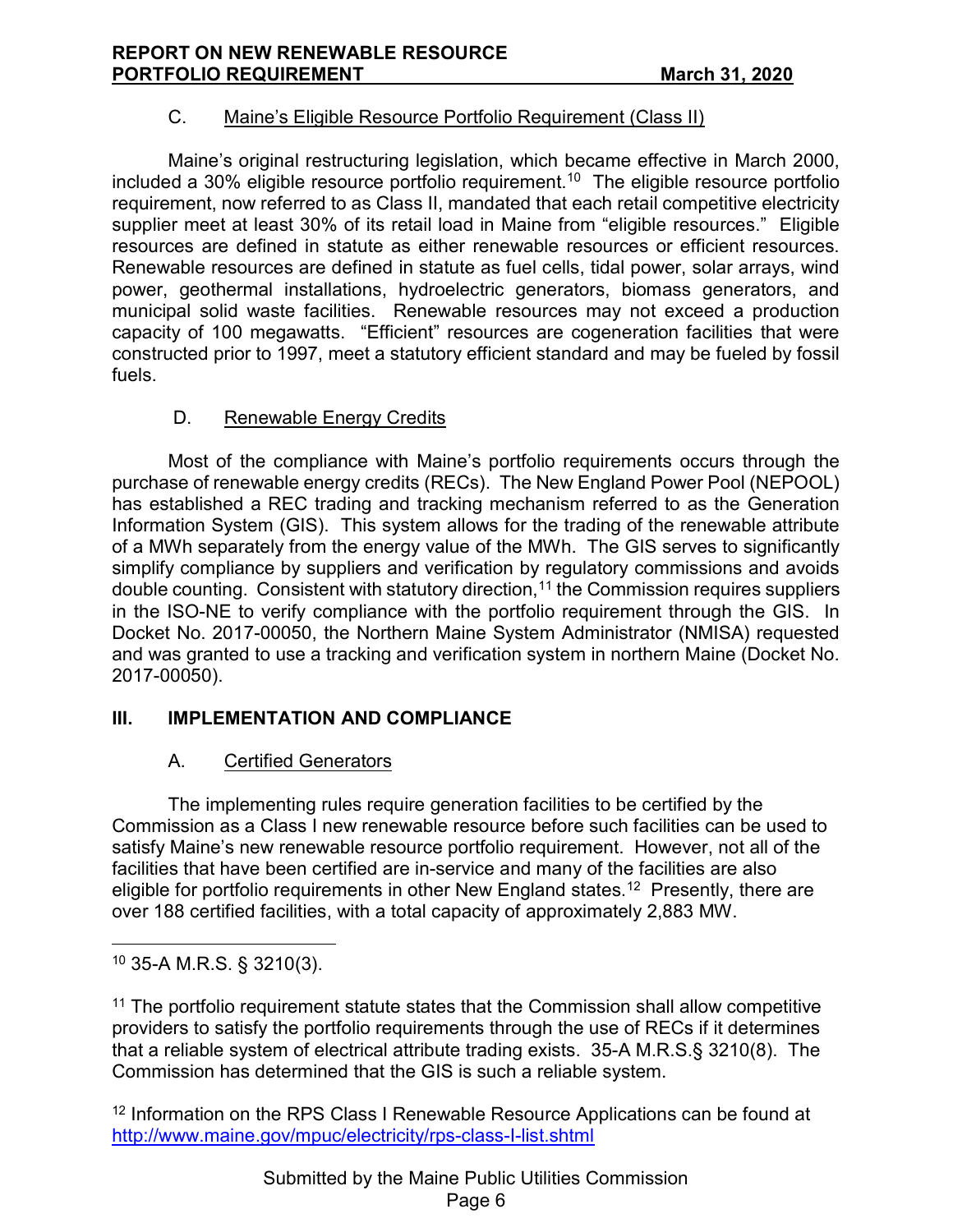## B. Exempt Sales

 Pursuant to certain statutory provisions, some sales are exempt from the RPS. During 2018, the total amount of sales that were exempt was 249,843 MWh or about 2.0% of Maine's total electricity sales. Of those exempt sales, 126,060 MWh were due to sales serving qualified Pine Tree Development Zone businesses established under Title 30-A. The balance were sales under contracts entered into prior to September 2007.

#### C. New Renewable Portfolio Requirement (Class I); Resources and Cost Impacts

 The following chart shows the mix of resources used to satisfy Maine's new renewable resource portfolio requirement during 2018.<sup>13</sup>



 $\overline{a}$  $13$  "Other" is not easily visible in the pie chart because of the low percentage.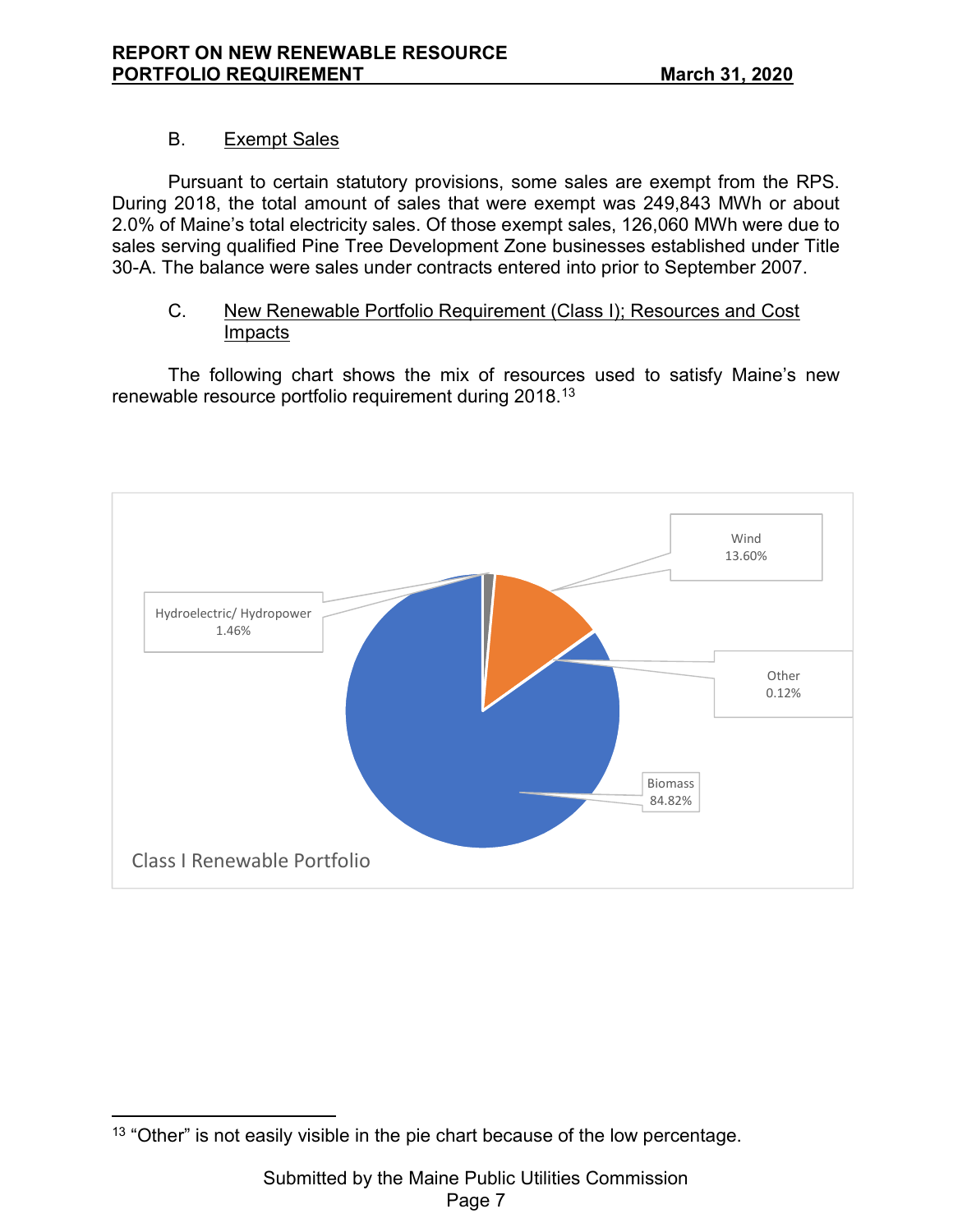#### REPORT ON NEW RENEWABLE RESOURCE PORTFOLIO REQUIREMENT March 31, 2020

As the table below shows, RECs from twenty-eight facilities were used by suppliers to comply with the 2018 new renewable resource requirement. Eighteen of the facilities are biomass, four are hydro, two are wind, and five are other. Twenty-one of the twentyeight facilities are located in Maine, three are located in New York, and two in New Hampshire, and one each is located in Massachusetts, Quebec, and Vermont. Of the 1,160,566 RECs purchased to meet the 2018 portfolio requirement, almost 90% came from facilities located in Maine.

|                                | <b>Number of</b><br><b>Generating</b> |                         |            |
|--------------------------------|---------------------------------------|-------------------------|------------|
| <b>Row Labels</b>              | <b>Facilities</b>                     | <b>GIS Certificates</b> | % of Total |
| <b>Biomass</b>                 |                                       |                         |            |
| <b>MAINE</b>                   | 16                                    | 860,072                 | 82.12%     |
| <b>NEW HAMPSHIRE</b>           | 1                                     | 867                     | 0.08%      |
| <b>QUEBEC</b>                  | 1                                     | 47,256                  | 4.51%      |
| <b>Biomass Total</b>           | 18                                    | 908,195                 | 86.71%     |
| Hydroelectric/Hydropower       |                                       |                         |            |
| <b>MAINE</b>                   | $\overline{2}$                        | 1,631                   | 0.16%      |
| <b>NEW HAMPSHIRE</b>           | 1                                     | 10,518                  | 1.00%      |
| <b>VERMONT</b>                 | 1                                     | 132                     | 0.01%      |
| Hydroelectric/Hydropower Total | 4                                     | 12,281                  | 1.17%      |
| <b>Other</b>                   |                                       |                         |            |
| <b>MAINE</b>                   | $\overline{2}$                        | 1,029                   | 0.10%      |
| <b>NEW YORK</b>                | 3                                     | 4215                    | 0.40%      |
| <b>Other Total</b>             | 5                                     | 4,738                   | 0.50%      |
| Wind                           |                                       |                         |            |
| <b>MAINE</b>                   | 1                                     | 119,176                 | 11.38%     |
| <b>VERMONT</b>                 | 1                                     | 2,461                   | 0.23%      |
| <b>Wind Total</b>              | $\mathbf{2}$                          | 121,637                 | 11.61%     |
| <b>Grand Total</b>             | 28                                    | 1,046,851               | 100.00%    |

For calendar year 2018, almost 22% of the Class 1 RPS requirement was satisfied using RECs obtained in 2017. The balance, approximately 78% was met through the purchase of RECs during 2018. Finally, 113,209 RECs were purchased in 2018 and identified as banked for future use. 602 RECs purchased in 2018 were used to satisfy the requirements for the 2017 Class 1 RECs purchased during the cure period.

The cost to ratepayers of Maine's new renewable resource portfolio requirement is estimated by the cost of compliance reported by suppliers, primarily through their purchase of RECs. During 2018, the cost of RECs used for compliance ranged from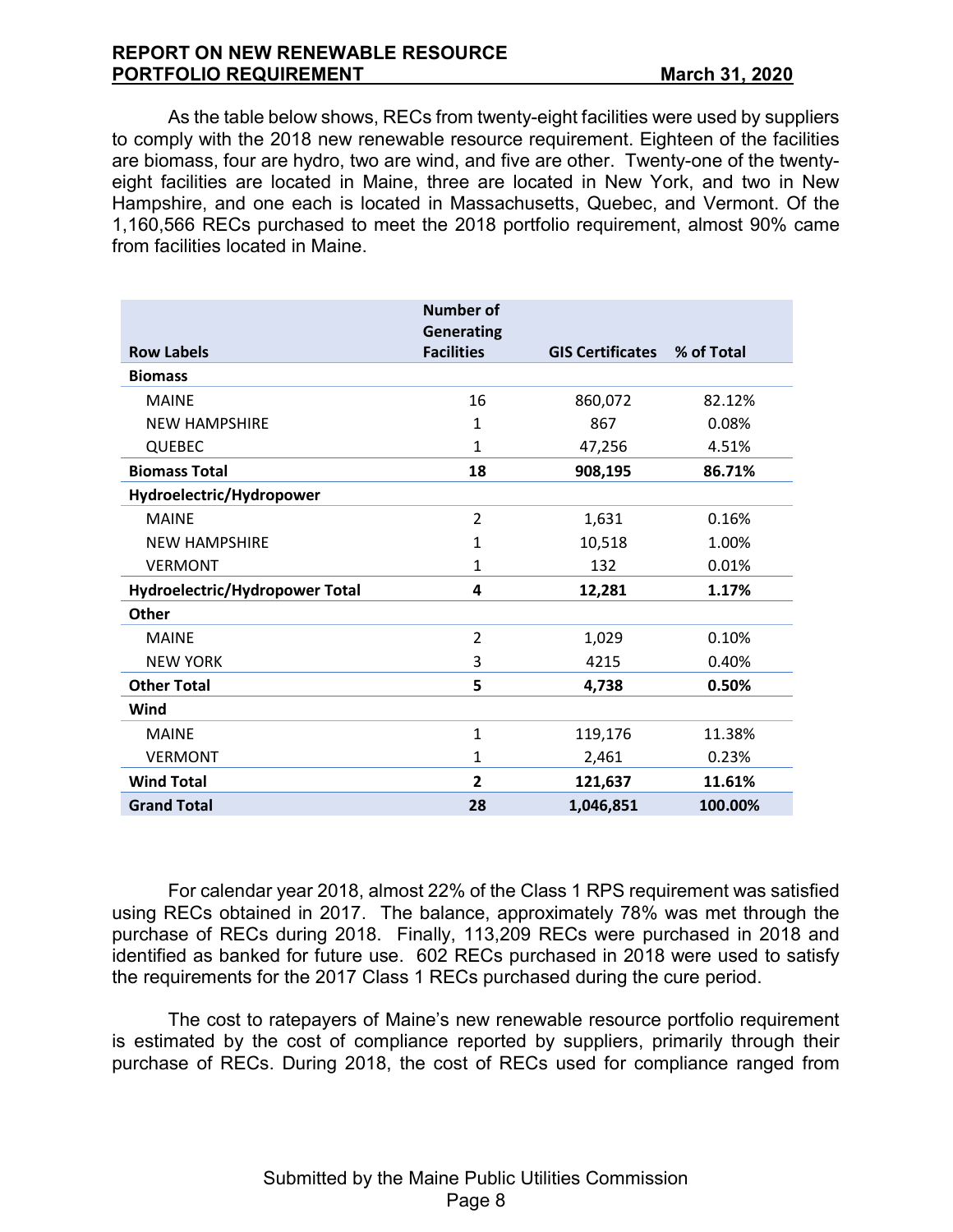#### REPORT ON NEW RENEWABLE RESOURCE PORTFOLIO REQUIREMENT **March 31, 2020**

approximately \$0.00<sup>14</sup> per MWh to \$35.89 per MWh, with an average cost of \$ 6.45 per MWh and a total cost of \$7,708,867. This is equivalent to about 30 to 35 cents per month, for a typical residential customer; about \$31 per month for a medium commercial customer that uses 50,000 kWh per month; and about \$315 per month for a large commercial/industrial customer that uses 500,000 kWh per month.

#### D. Eligible Resources Portfolio Requirement (Class II); Resources and Cost Impacts

 The following chart shows the mix of resources used to satisfy Maine's Class II renewable resource portfolio requirement during 2018.



During 2018, the costs of RECs used to satisfy the Class II eligible resource portfolio requirement ranged from \$0.00 per MWh (some RECs were provided for free as part of an energy transaction) to \$2.43 per MWh, with an average cost of \$0.89 per MWh and a total cost of \$ 3,706,164. This is equivalent to about 15 cents per month for a typical residential customer, and \$15 and \$150 per month for medium and large commercial/industrial customers with the usage levels described above, respectively.

 $\overline{a}$ 

<sup>&</sup>lt;sup>14</sup> CEPs sometimes procure energy and RECs as a bundle and report the REC cost as zero.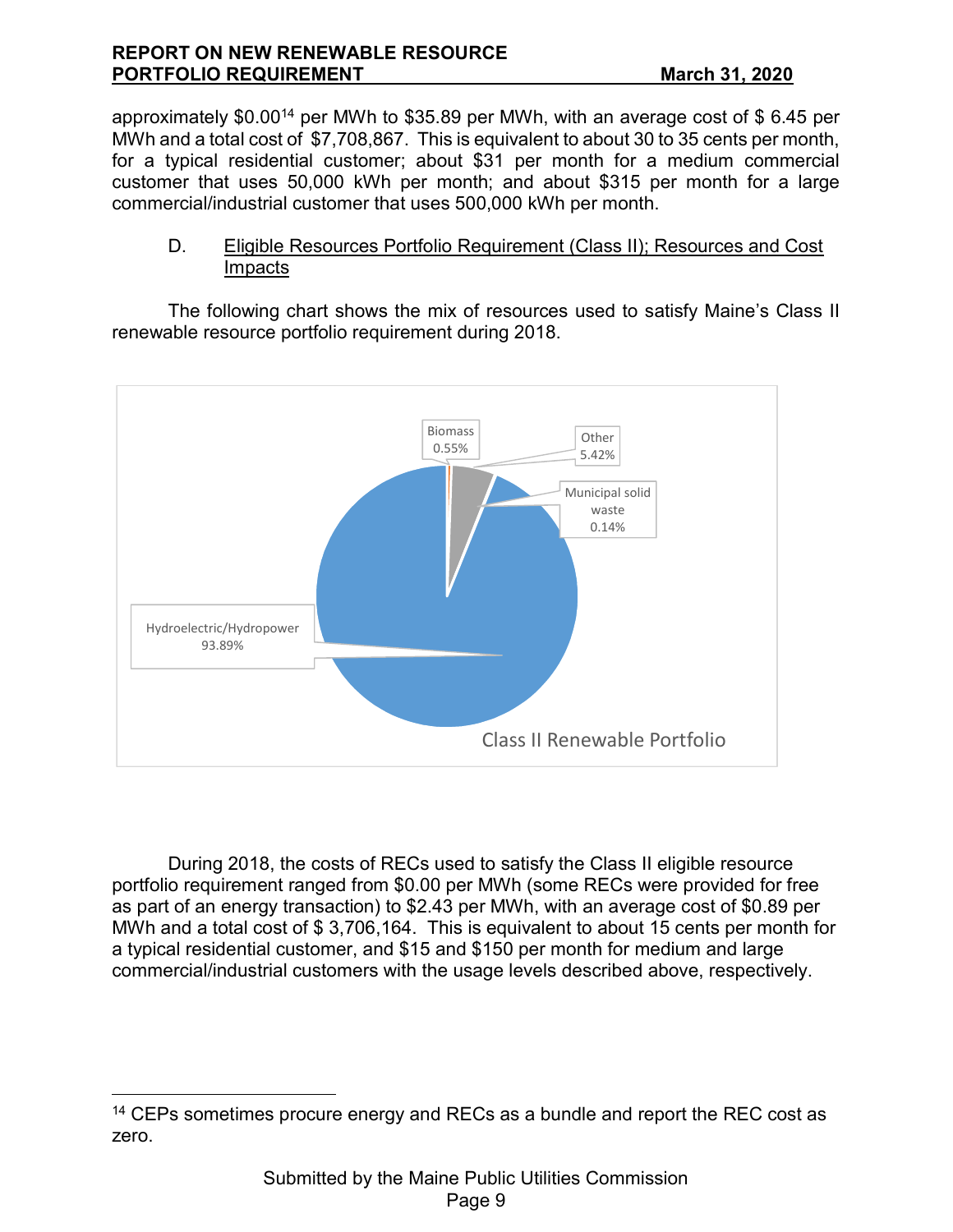## E. Portfolio Requirement Percentage Suspension

The Act allows the Commission to suspend scheduled percentage increases in the Class I portfolio requirement if it finds that investment in new renewable resources has not been sufficient for suppliers to satisfy the requirement, the requirement has burdened electricity customers without providing the benefits from new renewable resources or that there has been an over reliance on the ACM. As specified in section III(C) above, all of the compliance with the Class I portfolio requirement occurred through the purchase of RECs with no reliance on the ACM at an average REC cost that is substantially less than the alternative compliance payment. Thus, it appears clear that renewable resource development and operation has been sufficient for suppliers to satisfy the Class I portfolio requirement without reliance on the ACM. Accordingly, the Commission did not act to suspend percentage increases in the portfolio requirement in 2018.

## F. Status of Renewable Resource Development

Maine's portfolio requirement operates in conjunction with the portfolio requirements in the other New England states to promote the development of renewable resources in Maine and New England.<sup>15</sup> The ISO-NE interconnection queue, which includes proposed generation projects that have initiated the review process for interconnection to the regional grid, includes a significant number of renewable projects. As of March 2020, the ISO-NE queue includes renewable projects totaling 11,464 MW (wind-8,075 MW, biomass-37 MW, hydro- 170. MW, solar-3,183 MW, landfill gas-0 MW). The proposed projects in Maine total 3,182 MW (wind-1,613 MW, biomass-0 MW, hydro-28 MW, solar 1,541-MW).<sup>16</sup> Although all of the projects in the queue may not be developed, there appears to be adequate renewable resource development in the region to meet the requirements of the RPS. As of early March 2020, there was a total of more than 1,300 MW of DG projects in CMP's interconnection queue and more than 300 MW in Emera Maine's queue.

 Because existing requirements and mechanisms in the region appear to be providing sufficient incentives for the continued operation and development of renewable resources sufficient to meet Maine's portfolio requirement, the Commission, at this time, makes no recommendations regarding mechanisms to stimulate investment in renewable resources beyond those that already exist on the state, regional and federal levels.

 $\overline{a}$ 

<sup>&</sup>lt;sup>15</sup> Generally, newly developed renewable resources located within or adjacent to New England can be used to satisfy the various New England state's portfolio requirements.

<sup>&</sup>lt;sup>16</sup> MW are Net and derived from ISO New England Interconnection Request Tracking Tool at https://www.iso-ne.com/system-planning/transmission-planning/interconnectionrequest-queue In calculating these numbers, projects listed with an operational or withdrawn date before 3/10/2019 have been removed.